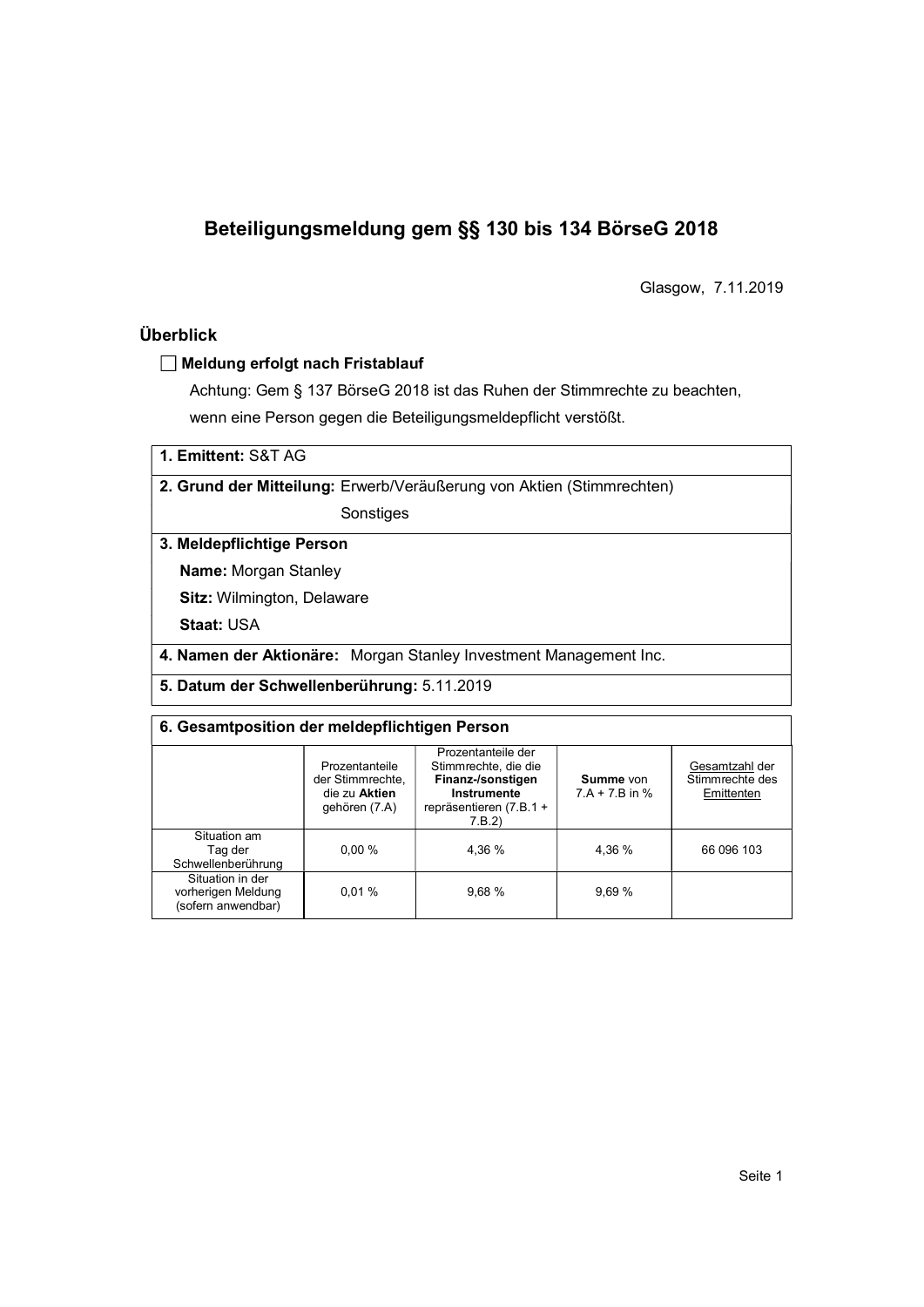### Details

l,

### 7. Details über die gehaltenen Instrumente am Tag der Berührung der Schwelle:

|                 | A: Stimmrechte, die zu Aktien gehören        |                                         |                                       |                                         |  |
|-----------------|----------------------------------------------|-----------------------------------------|---------------------------------------|-----------------------------------------|--|
|                 |                                              | Anzahl der Stimmrechte                  | Prozentanteil der Stimmrechte         |                                         |  |
| ISIN der Aktien | <b>Direkt</b><br>$(S$ 130 Börse $G$<br>2018) | Indirekt<br>$(S$ 133 Börse $G$<br>2018) | Direkt<br>$(S$ 130 Börse $G$<br>2018) | Indirekt<br>$(S$ 133 Börse $G$<br>2018) |  |
| AT0000A0E9W5    |                                              | 337                                     |                                       | $0.00 \%$                               |  |
| Subsumme A      | 337                                          |                                         | 0.00%                                 |                                         |  |

| B 1: Finanzinstrumente / sonstige Instrumente gem § 131 Abs 1 Z 1 BörseG 2018 |              |                |                                                         |                                  |  |  |  |
|-------------------------------------------------------------------------------|--------------|----------------|---------------------------------------------------------|----------------------------------|--|--|--|
| Art des Instruments                                                           | Verfalldatum | Ausübungsfrist | Anzahl der Stimmrechte<br>die erworben werden<br>können | Prozentanteil der<br>Stimmrechte |  |  |  |
| Right of recall over<br>securities lending<br>agreements                      | at any time  | at any time    | 2 255 092                                               | 3.41%                            |  |  |  |
|                                                                               |              | Subsumme B.1   | 2 255 092                                               | 3.41%                            |  |  |  |

| B 2: Finanzinstrumente / sonstige Instrumente gem § 131 Abs 1 Z 2 BörseG 2018 |                                     |                |                                    |                           |                                     |  |  |
|-------------------------------------------------------------------------------|-------------------------------------|----------------|------------------------------------|---------------------------|-------------------------------------|--|--|
| Art des<br>Instruments                                                        | Verfalldatum                        | Ausübungsfrist | Physisches oder<br>Cash Settlement | Anzahl der<br>Stimmrechte | Prozentanteil<br>der<br>Stimmrechte |  |  |
| <b>Equity Swap</b>                                                            | From<br>06.09.2021 to<br>21.10.2021 | at any time    | Cash                               | 623 820                   | 0.94%                               |  |  |
|                                                                               |                                     |                | Subsumme B.2                       | 623 820                   | 0,94%                               |  |  |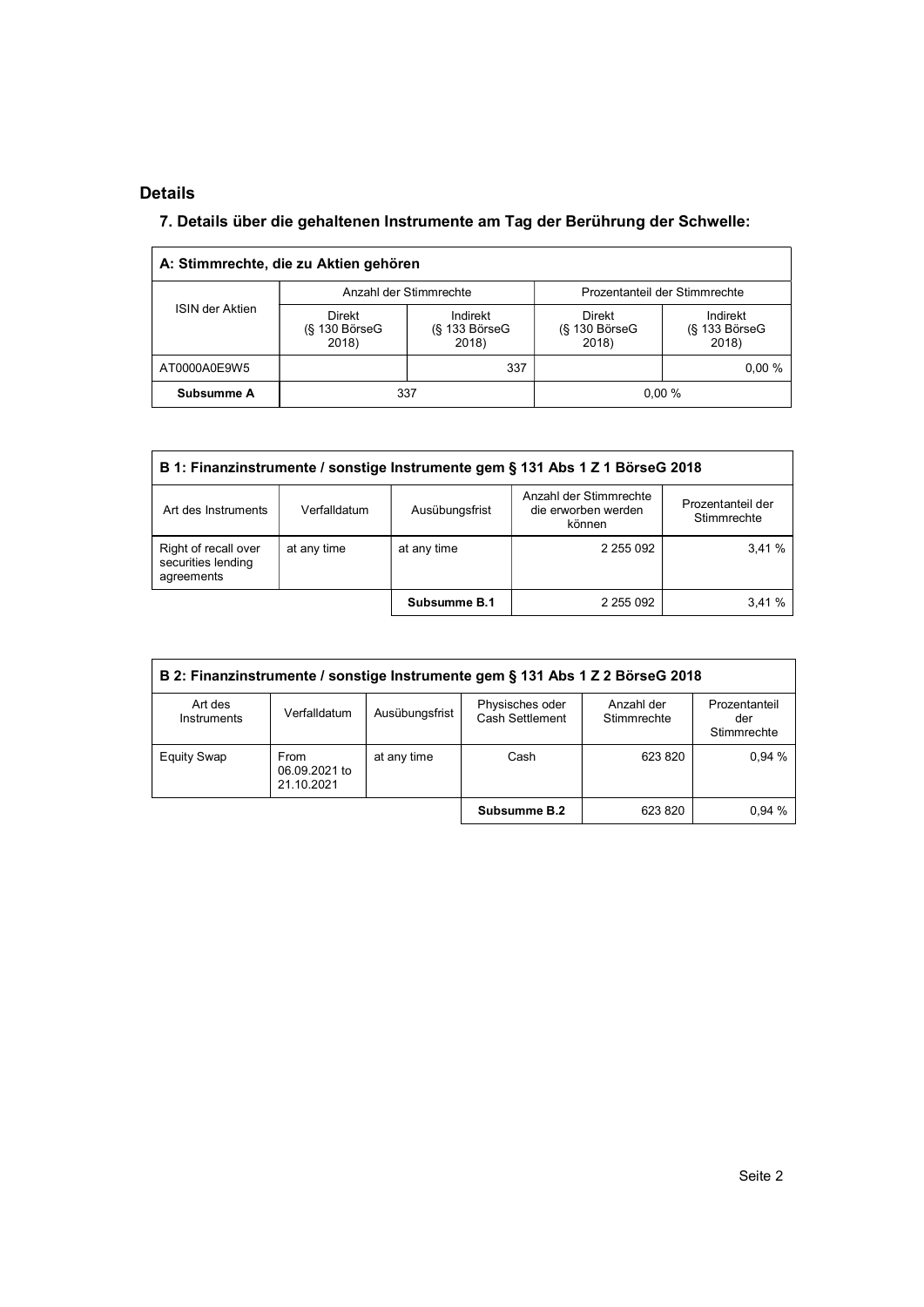#### 8. Information in Bezug auf die meldepflichtige Person:

 Die meldepflichtige Person (Punkt 3) wird nicht von einer natürlichen/juristischen Person kontrolliert und kontrolliert auch keine andere Person, die direkt oder indirekt Instrumente am Emittenten hält.

 $\boxtimes$  Volle Kette der kontrollierten Unternehmen, über die die Stimmrechte und/oder Finanz-/sonstigen Instrumente gehalten werden, beginnend mit der obersten kontrollierenden natürlichen oder juristischen Person:

| Ziffer | Name                                               | Direkt kontrolliert<br>durch Ziffer | Direkt gehaltene<br>Stimmrechte in<br>Aktien $(\%)$ | Direkt gehaltene<br>Finanz-<br>/sonstige<br>Instrumente $(\%)$ | Total von beiden<br>(% ) |
|--------|----------------------------------------------------|-------------------------------------|-----------------------------------------------------|----------------------------------------------------------------|--------------------------|
| 1      | Morgan Stanley                                     |                                     |                                                     |                                                                |                          |
| 2      | Morgan Stanley<br>Capital<br>Management,<br>LLC    |                                     |                                                     |                                                                |                          |
| 3      | Morgan Stanley<br>Domestic<br>Holdings, Inc.       | $\overline{2}$                      |                                                     |                                                                |                          |
| 4      | Morgan Stanley<br>& Co. LLC                        | 3                                   | 0.00%                                               | 3,41%                                                          | 3,41%                    |
| 5      | Morgan Stanley<br>Investment<br>Management<br>Inc. | $\overline{2}$                      | 0,00%                                               | 0,00%                                                          | 0,00%                    |
| 6      | Morgan Stanley<br><b>Capital Services</b><br>LLC   | 3                                   | 0,00%                                               | 0,94 %                                                         | 0,94 %                   |
|        |                                                    |                                     |                                                     |                                                                |                          |

#### 9. Im Falle von Stimmrechtsvollmacht

Datum der Hauptversammlung: -

Stimmrechtsanteil nach der Hauptversammlung: - entspricht - Stimmrechten

#### 10. Sonstige Kommentare:

The notification was triggered as a result of a combination of an exercise of instruments (right to recall over securities lending transactions), a return of borrows and a disposal of voting rights attached to shares which resulted in the combined holding of Morgan Stanley & Co. International plc and Morgan Stanley Europe SE falling below 5%. As a result, Morgan Stanley & Co. International plc and Morgan Stanley Europe SE have applied the trading book exemption to their remaining combined holding of total 4.61% as of 5th November 2019.

Glasgow am 7.11.2019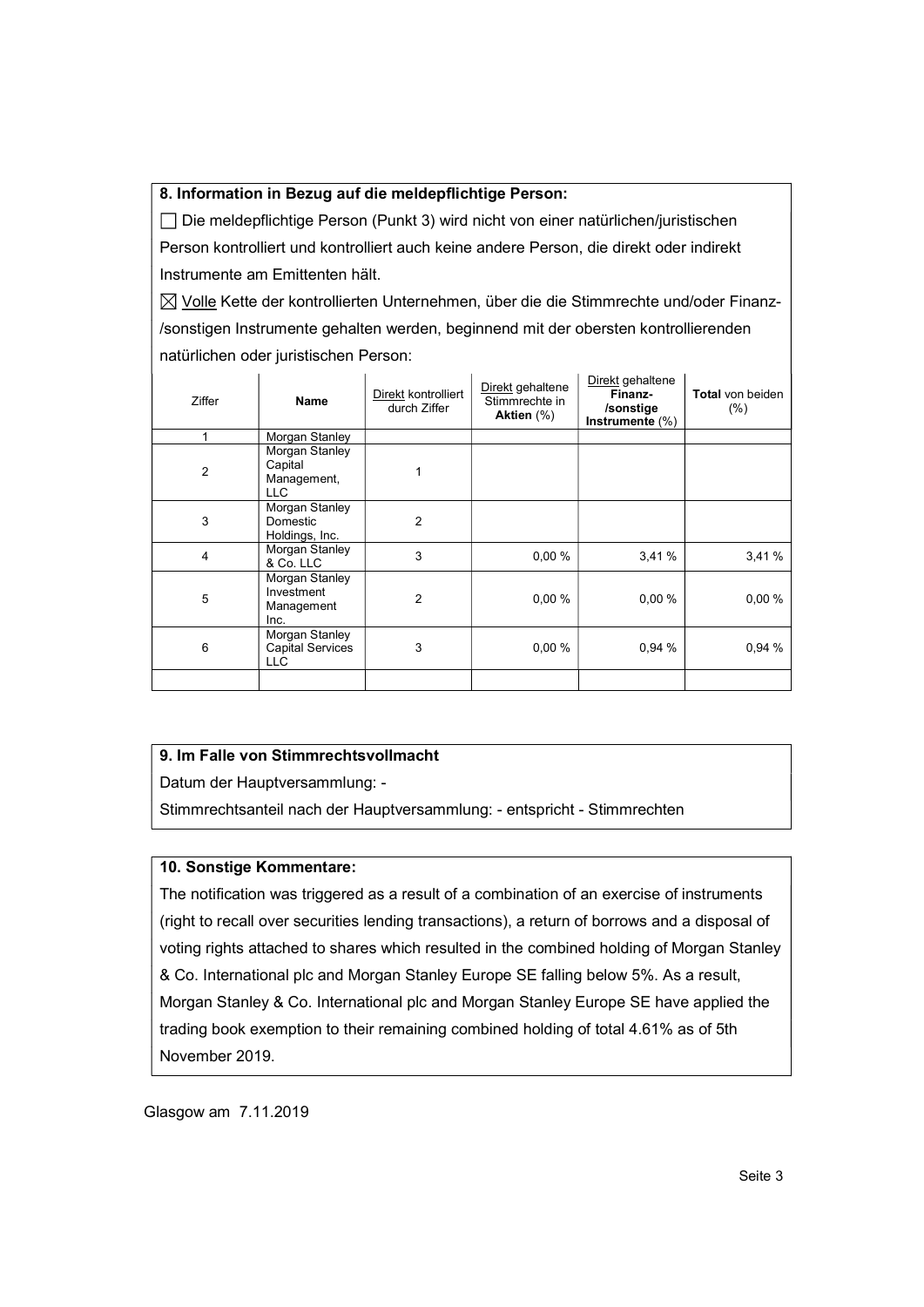## Major holdings notification pursuant to Sec. 130 to 134 BörseG 2018

Glasgow, 7.11.2019

#### **Overview**

#### $\Box$  Notification made after deadline

Caution: In case of violations of major holdings notification rules, please pay attention to Section 137 BörseG 2018 (Suspension of voting rights)

1. Issuer: S&T AG

2. Reason for the notification: Acquisition or disposal of voting rights

**Other** 

#### 3. Person subject to notification obligation

Name: Morgan Stanley

City: Wilmington, Delaware

Country: USA

4. Name of shareholder(s): Morgan Stanley Investment Management Inc.

### 5. Date on which the threshold was crossed or reached: 5.11.2019

#### 6. Total positions

|                                                                                | % of voting rights<br>attached to<br>shares $(7.A)$ | % of voting rights<br>through<br>financial/other<br>instruments $(7.B.1 +$<br>7.B.2 | <b>Total</b> of both in %<br>$(7.A + 7.B)$ | Total number of<br>voting rights of<br>issuer |
|--------------------------------------------------------------------------------|-----------------------------------------------------|-------------------------------------------------------------------------------------|--------------------------------------------|-----------------------------------------------|
| Resulting situation on the<br>date on which threshold<br>was crossed / reached | 0.00%                                               | 4.36 %                                                                              | 4.36 %                                     | 66 096 103                                    |
| Position of previous<br>notification (if applicable)                           | 0.01%                                               | 9.68%                                                                               | 9.69%                                      |                                               |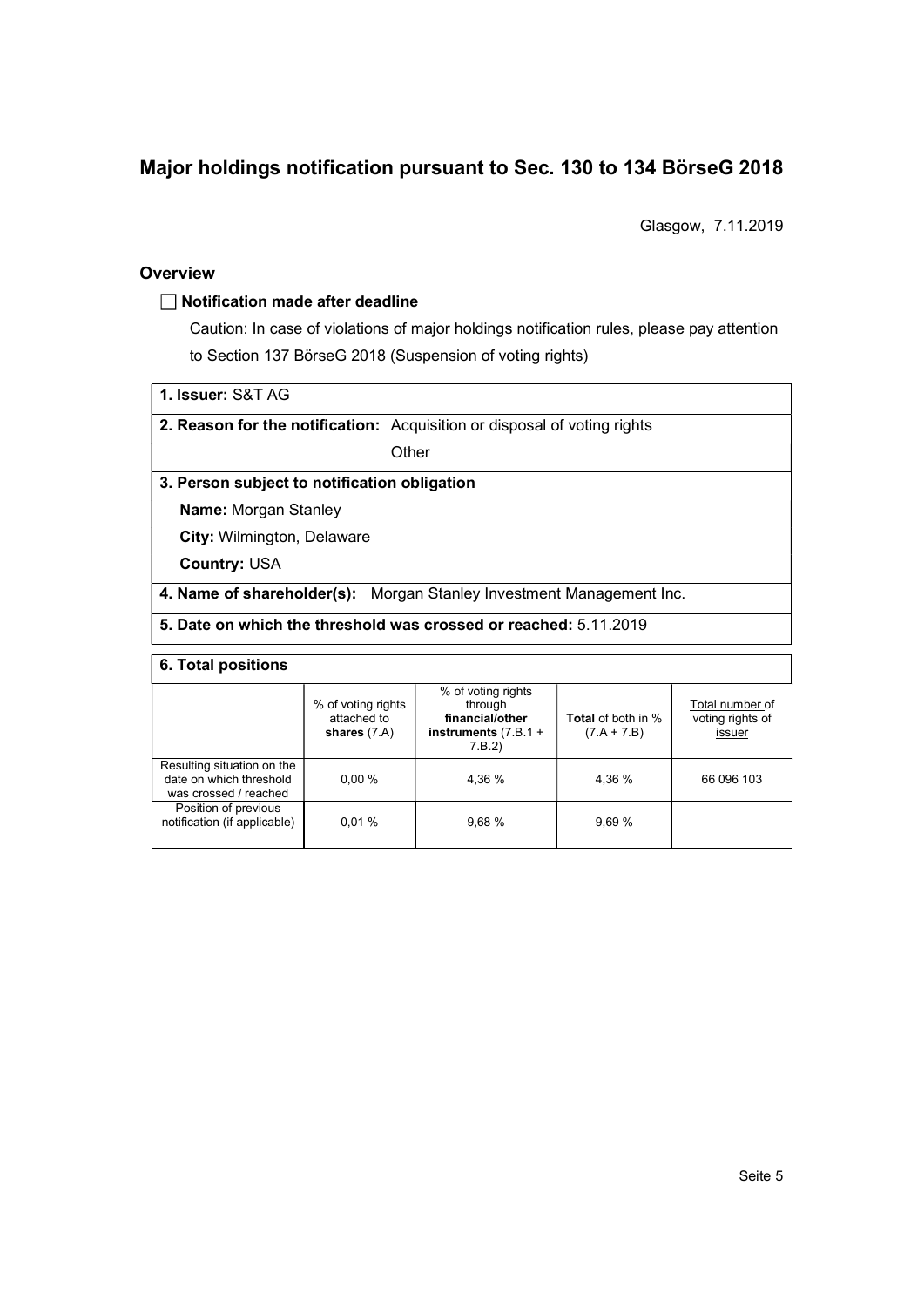#### Details

### 7. Notified details of the resulting situation:

| A: Voting rights attached to shares |                                           |                                      |                                    |                                      |  |
|-------------------------------------|-------------------------------------------|--------------------------------------|------------------------------------|--------------------------------------|--|
|                                     |                                           | Number of voting rights              | % of voting rights                 |                                      |  |
| <b>ISIN Code</b>                    | <b>Direct</b><br>(Sec 130 BörseG<br>2018) | Indirect<br>(Sec 133 BörseG<br>2018) | Direct<br>(Sec 130 BörseG<br>2018) | Indirect<br>(Sec 133 BörseG<br>2018) |  |
| AT0000A0E9W5                        |                                           | 337                                  |                                    | $0.00 \%$                            |  |
| <b>SUBTOTAL A</b>                   | 337                                       |                                      | 0.00%                              |                                      |  |

| B 1: Financial / Other Instruments pursuant to Sec. 131 para. 1 No. 1 BörseG 2018 |                        |                        |                                                                                      |                    |  |  |  |
|-----------------------------------------------------------------------------------|------------------------|------------------------|--------------------------------------------------------------------------------------|--------------------|--|--|--|
| Type of instrument                                                                | <b>Expiration Date</b> | <b>Exercise Period</b> | Number of voting<br>rights that may be<br>acquired if the<br>instrument is exercised | % of voting rights |  |  |  |
| Right of recall over<br>securities lending<br>agreements                          | at any time            | at any time            | 2 255 092                                                                            | 3,41%              |  |  |  |
|                                                                                   |                        | <b>SUBTOTAL B.1</b>    | 2 255 092                                                                            | 3,41%              |  |  |  |

| B 2: Financial / Other Instruments pursuant to Sec. 131 para. 1 No. 2 BörseG 2018 |                                     |                    |                               |                            |                       |  |
|-----------------------------------------------------------------------------------|-------------------------------------|--------------------|-------------------------------|----------------------------|-----------------------|--|
| Type of instrument                                                                | Expiration<br>Date                  | Exercise<br>Period | Physical /<br>Cash Settlement | Number of<br>voting rights | % of voting<br>rights |  |
| <b>Equity Swap</b>                                                                | From<br>06.09.2021 to<br>21.10.2021 | at any time        | Cash                          | 623 820                    | 0.94%                 |  |
|                                                                                   |                                     |                    | <b>SUBTOTAL B.2</b>           | 623 820                    | 0.94%                 |  |